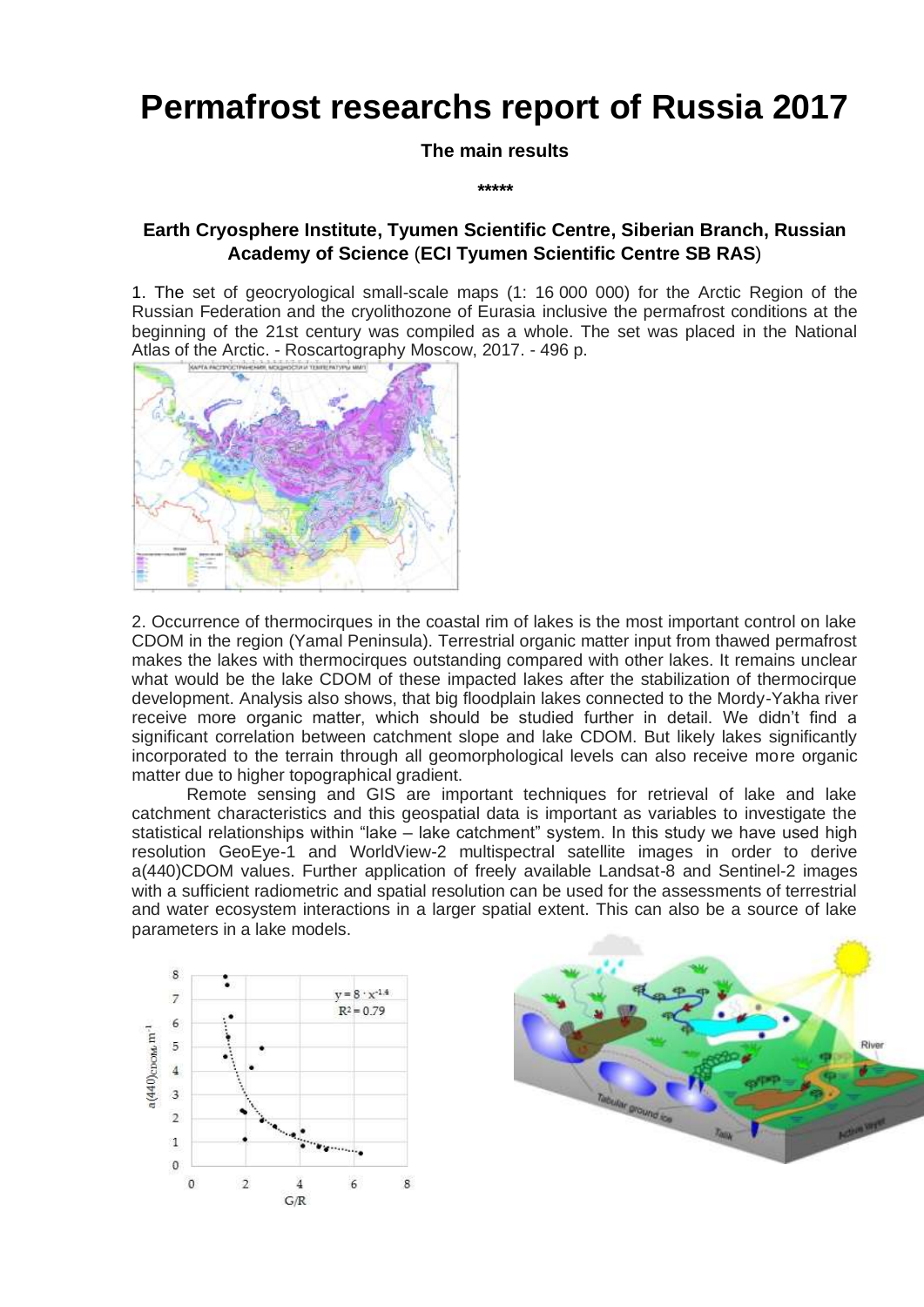*(Dvornikov Yu., Leibman M., Heim B., Bartsch A., Herzschuh U., Skorospekhova T., Fedorova I., Khomutov A., Widhalm B., Gubarkov A. & Rößler S. (2018) Terrestrial CDOM in lakes of Yamal peninsula: connection to lake and lake catchment properties. Submitted to Remote Sensing)*

3. A technique for microscopic study of the  $CO<sub>2</sub>$  hydrate formation and growth in the liquid phase has been developed. Experimental evidence confirmed the possibility of the  $CO<sub>2</sub>$  hydrate growth from the dissolved gas in the liquid phase is obtained. The rates of lateral growth of  $CO<sub>2</sub>$ hydrate along the liquid-gas interface and the normal growth of  $CO<sub>2</sub>$  hydrate in the volume of the liquid phase are measured.

4. A technique for NMR analysis to determine the content of unfrozen water in frozen samples has been developed: the suspension of the microorganism cells which were isolated from permafrost (CMMW), the suspension of the CMMF metabolites and frozen aqueous solution of a high molecular weight cryoprotectant (PVA). It was established for the first time that the metabolites of microorganisms isolated from permafrost contained in frozen aqueous substance, can have a great influence on the content of unfrozen water than the well-known high-molecular cryoprotectants.

5. Development of ecologically clean heat-insulating material from diatomite and recommendations for using this material in adverse geocryological conditions

5.1. According to the research on ground frost heaving amount which were protected from freezing with a layer of granular foam-glass ceramics, in comparison with the material used traditionally as a heat insulator (extruded polystyrene foam) and with the ground without a heatinsulating layer, it was established: - the use of heat-insulating layers of granular foam-glass ceramics and extruded polystyrene foam gives a similar pattern of temperature distribution in the ground and a reduction in the depth of freezing in comparison with sand without insulation from 26 to 7 cm;

- the deformation of the sand heaving without insulation was 1.65 mm, whereas in the experiments with extruded polystyrene foam and granulated foam-glass ceramics, on the contrary, compression of the ground was observed and the freezing rate of the upper layers is<br>times. reduced times.

5.2. During the annual monitoring of the experimental section of the motorway: Beskozobovo-Evsino-Lamensky, 47 + 540 km - 47 + 690 km (Golyshmanovsky district, Tyumen region) with frost protection layer made of granular foam-glass ceramics, the depth of ground freezing in the road structure was reduced from 187 up to 100 cm.

6. The pioneering study of the morphology and structure of frost mounds on Bely Island in the Kara Sea, which also includes radiocarbon dating of peat and determinations of carbon isotope composition of peat and gas inclusions in ice, crystalline structure of ice, and sediment particle size distributions. By their shape, the identifi ed frost mounds are grouped into cone-shaped, toroid-shaped, thaw-weakened frost mounds crosscut by polygonal network, and perennial fl attopped palsas with ice core. Modern palsas are distributed in laida zones regularly fl ooded by sea waters. Cone- and toroid-shaped frost mounds represent relict permafrost landforms developed in the Late Holocene. Relict frost mounds in Western Yamal and on the Arctic islands can indicate coastal-marine settings of their growth on low elevations in the Late Holocene.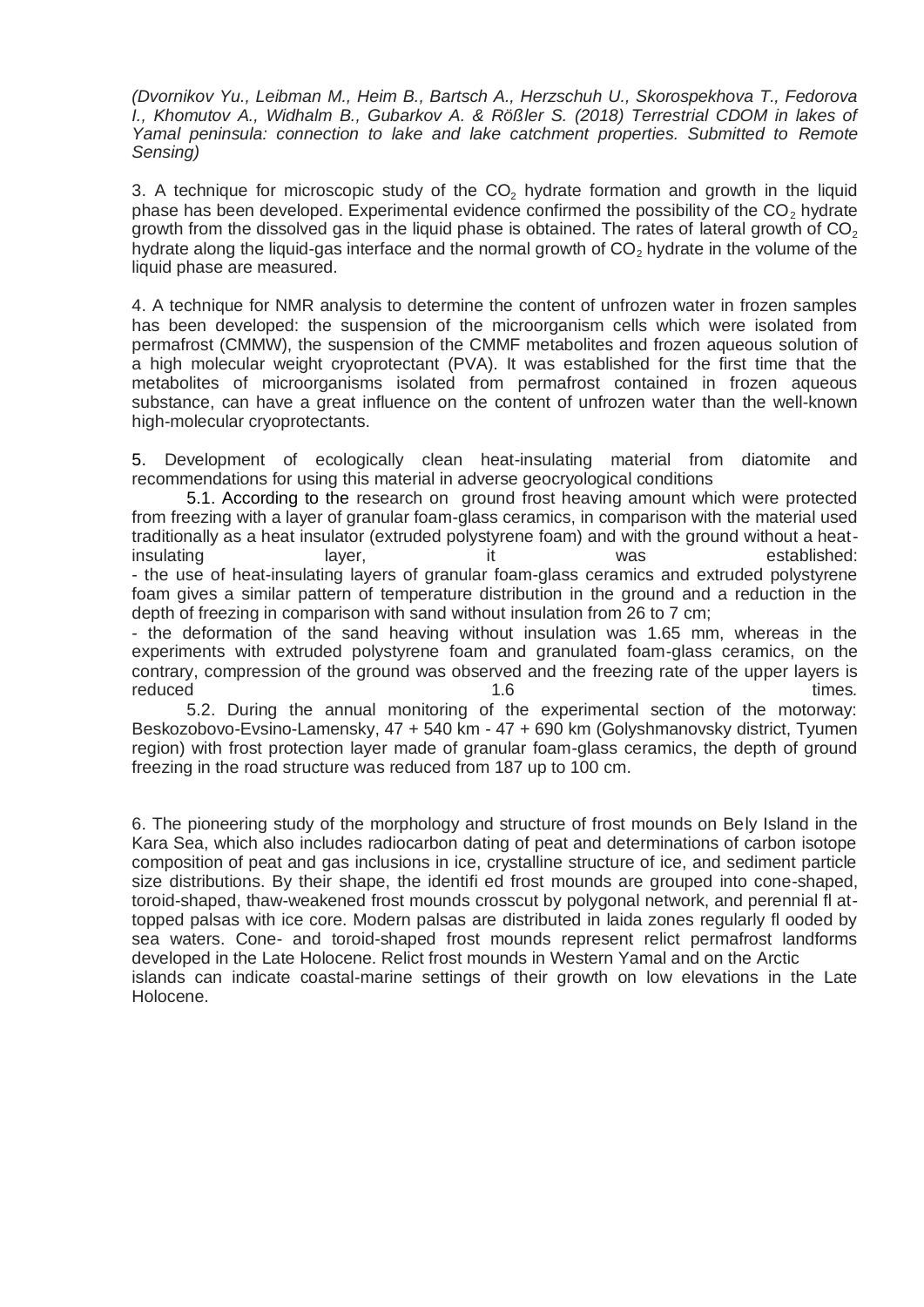

7. The features of texture and structure of new ice formed in the thawing cavities, some cracks were determined. The differences in structure of the late Holocene ground ices and ground ices of the early Holocene and late Pleistocene were defined. The quantitative parameters of the crystal structure can be

used to identify closed-cavity ice and crack ice in the composition of massive ice and determine mechanisms and conditions of formation before the Holocene ice wedges.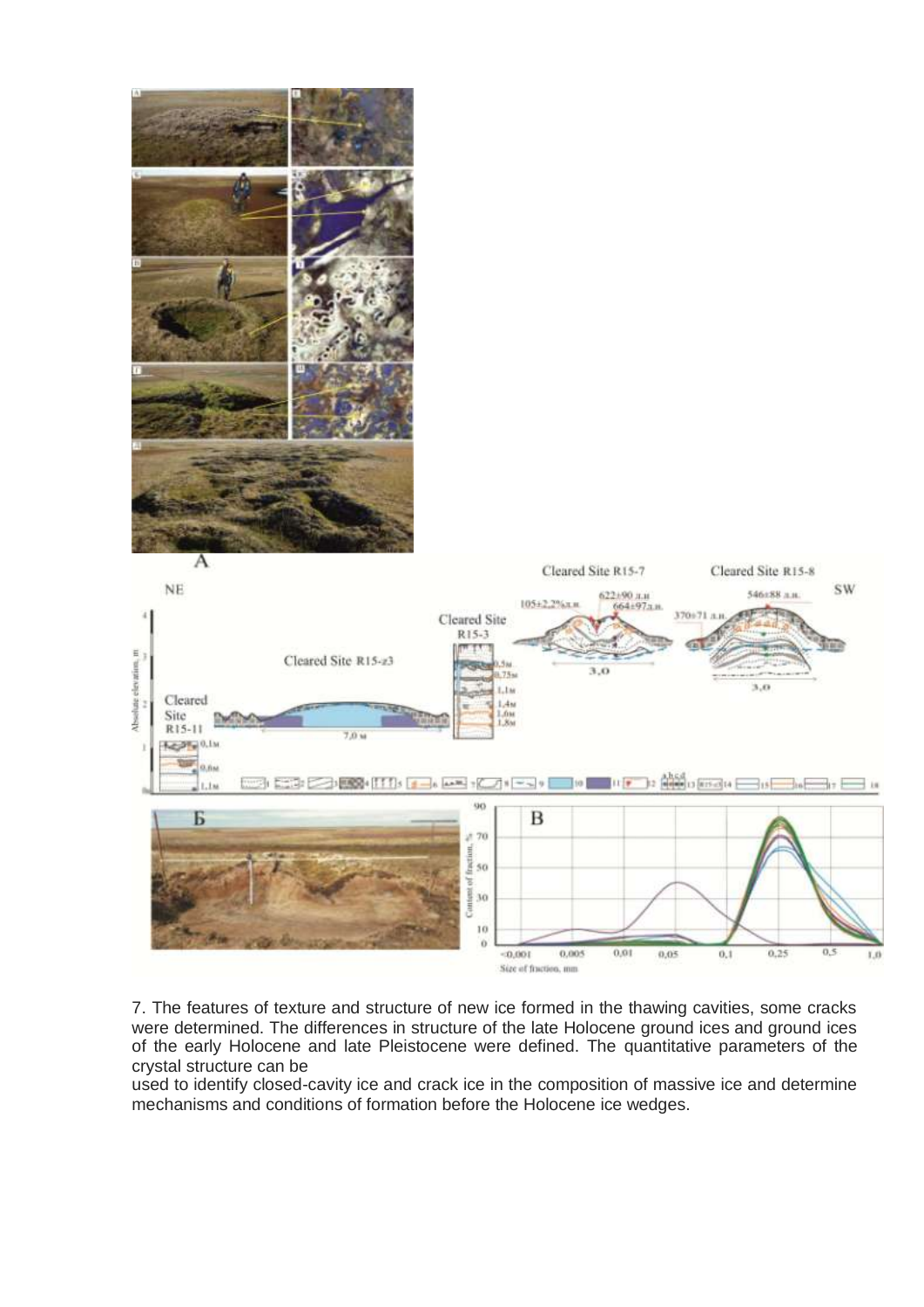

8. The first time received the data confirming ideas about the shift of typical tundra to the North during the Holocene climatic optimum.

The change of plant species diversity in buried turf of Bely Island reflects changes in the landscape under the influence of climatic conditions. The optimal conditions for the growth of birch - relatively warm and without excessive moisture, were gradually developing between 7820±130 and 5206±97 yr BP. Conditions were deteriorated between 3775±105 and 2924±102 yr BP. In the Atlantic period of the Holocene borders of birch existence were shifted [3], and subzone of typical tundra was moved to the north - on Bely Island.



**\*\*\*\*\***

## **Melnikov Permafrost Institute, Siberian Branch, Russian Academy of Science (MPI SB RAS, Yakutsk)** <http://mpi.ysn.ru/en/> **Selected Research Results**

Ice-rich yedoma (ice complex) landscapes, which comprise 335,000 sq. km or about 11 percent of Yakutia, are highly sensitive to climate warming and anthropogenic disturbances. A study by the MPI's Laboratory of Permafrost Landscapes led by A. Fedorov estimated that loss of ice-rich permafrost in central Yakutia ranged from 0.09 m<sup>3</sup> in relatively undisturbed areas to 0.57 m<sup>3</sup> per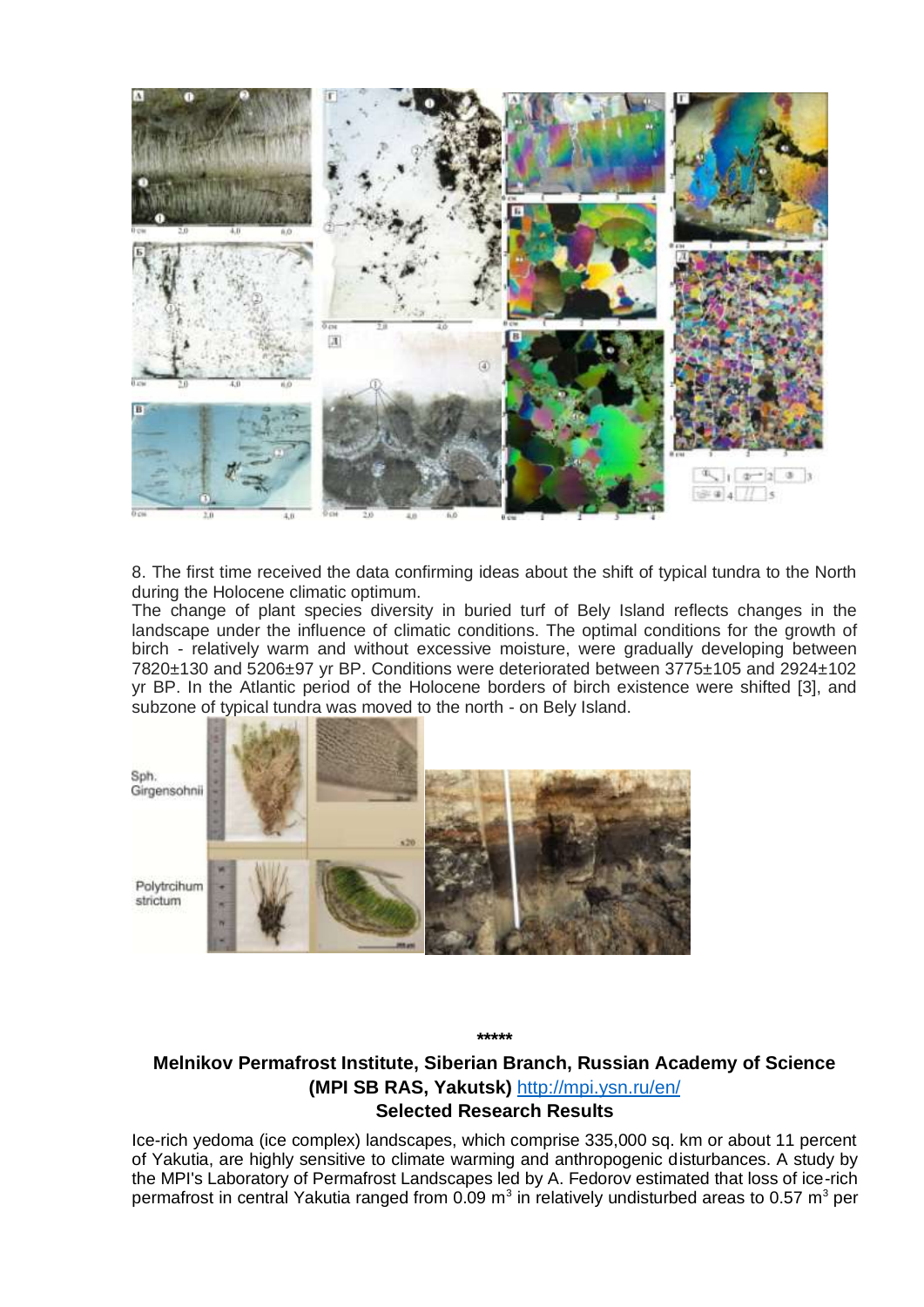$m<sup>2</sup>$  in disturbed areas since the early 1990s. The amount of carbon released from these thawing sediments was assessed to range from 0.23 to 1.44 kg per  $m<sup>3</sup>$ . The group conducted physicogeographic regionalization of the permafrost landscapes underlain by permafrost with wedge ice and compiled a 1:1,500,000-scale map of yedoma distribution *(Fig. 1)*.

*Ulrich M., Wetterich S., Rudaya N., Frolova L., Schmidt J., Siegert C., Fedorov A.N., Zielhofer C.* (2017). Rapid thermokarst evolution during the mid-Holocene in Central Yakutia, Russia. The Holocene. doi:10.1177/095968361770845410.

*Basharin N., Fedorov A.* 2017. Evaluation of thermokarst development in Central Yakutia under changing climate. Cryosols in Perspective: A View from Permafrost Heartland. Proceeding of the VII International Conference on Cryopedology (August 21-28, Yakutsk, Sakha (Yakutia) Republic, Russia). Yakutsk, pp. 16-18.



*Fig. 1. Map showing the ice complex (yedoma) distribution in Yakutia.*

Drilling from the ice surface of lagoons on the Bykovsky Peninsula in the Russian eastern Arctic (M. Grigoriev and G. Maximov, MPI Laboratory of General Geocryology) revealed the occurrence of unstable permafrost with complex interstratification of frozen and unfrozen ground below lagoons *(Fig. 2)*. In a relatively warm and highly saline environment, both frozen and unfrozen layers are on the brink of changing their state to thawed or frozen condition. Most lagoons are paleolakes which attained a lagoonal regime due to rapid erosion of ice-rich seacoasts.

Grigoriev M.N., Maximov G.T. (2017). The formation and distribution of permafrost under Arctic lagoons. 2017. Proceedings of the Russian National Conference, Environmental Processes in the Earth's Polar Regions in the Global Warming Epoch, Sochi, Russia, 9-11 October, 2017, p. 44 (in Russian).

Angelopoulos M., Overduin P.P., Grigoriev M., Westermann S., Grosse G. (2017): The effects of changing boundary conditions on modelled heat and salt diffusion in subaquatic permafrost offshore, Siberia. CSDMS Annual Meeting, Modeling Coupled Earth and Human Systems. The Dynamic Duo, Boulder Colorado, USA.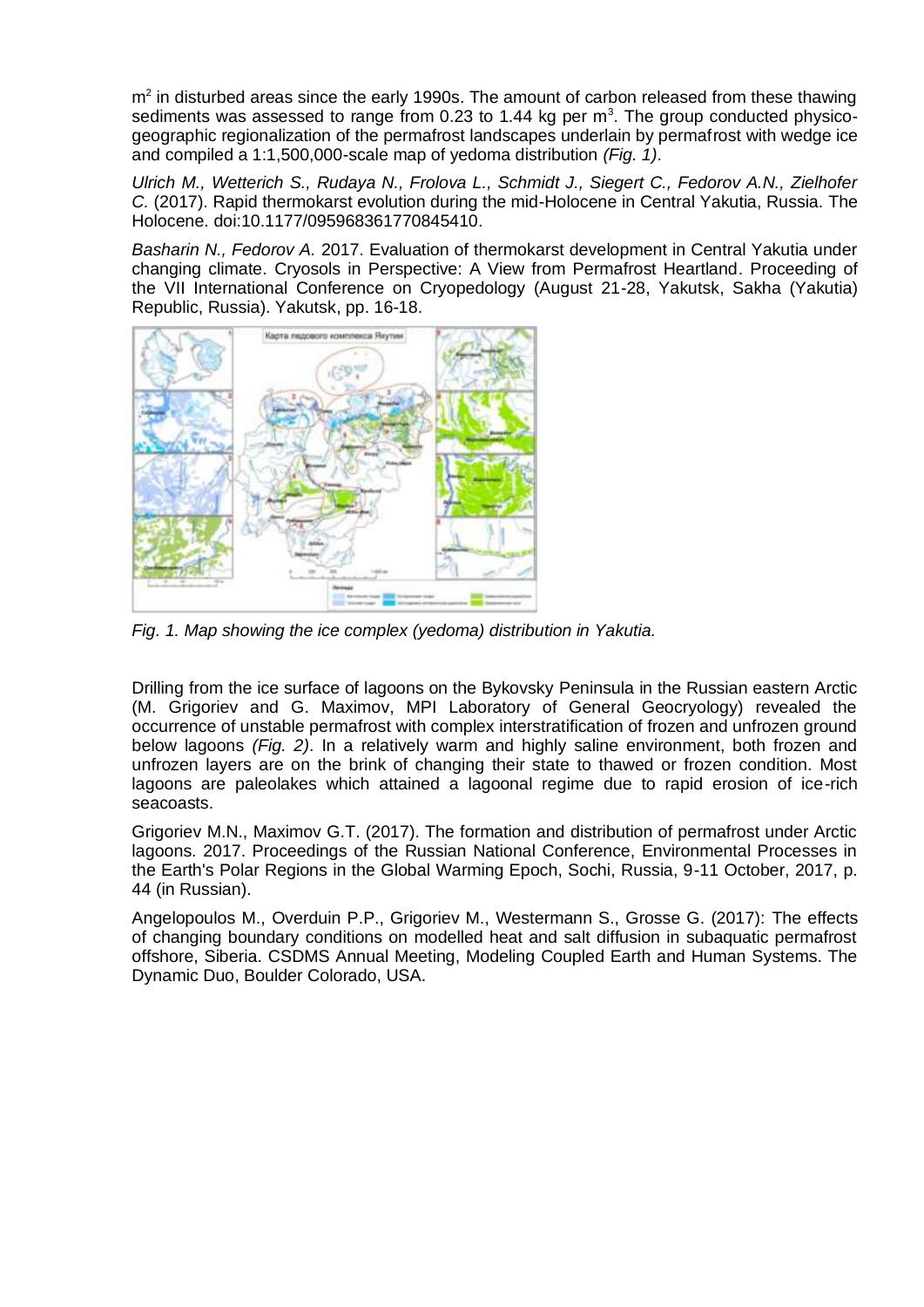

*Fig. 2. Geological and permafrost profiles derived by drilling and geophysical surveying, Omulakh-Kel (1-1) and Pestsovaya (1-2) sea lagoons, April 2017.*

The Vilyui Station of MPI in Chernyshevsky led by S. Velikin designed a new measurement system to control ground displacements in permafrost *(Fig. 3)*. The system consists of borehole inclinometer probes (accuracy  $\pm 0.01$  angular deg.) and precision temperature sensors ( $\pm 0.1^{\circ}$ C). It has an advantage over standard geodetical and geophysical methods, which can only determine movements that have already occurred, in detecting early stages of ground displacement. Its high sensitivity makes it useful for ground movement control in open pit mines and dams.



*Fig. 3. A component of the inclinomter system.*

Dr. A. Gorbunov and Dr. E. Severskiy from the Kazakhstan Alpine Permafrost Laboratory of MPI estimated the volumes of ground ice in the Northern Tien Shan, including the Dzhungar Alatau (Table 1). Calculations indicate that the volume of ground ice is 56  $km^3$ , comprising about 4.5% of the permafrost and 62% of the volume of glaciers in the Northern Tien Shan (approximately 90 km<sup>3</sup>). More detailed estimates for the Bolshaya Almatinka River basin (Trans-Ili Alatau) based on the 1:25,000-scale geocryological map show that permafrost contains about 0.6 km<sup>3</sup> of ground ice with virtually no change, while the glaciers decreased in volume from 1.1127 km<sup>3</sup> in 1955 to 0.3889 km<sup>3</sup> in 2008.

Gorbunov A.P., Zhelezniak M.N., Severskiy E.V. (2017). Ground ice in the Tien Shan. Voprosy Geografii i Ecologii, 4: 19-30 (in Russian).

*Table 1. Volume of permafrost and ground ice, km<sup>3</sup> .*

| <b>Region</b> | Permatrost | Fround Ice |
|---------------|------------|------------|
|---------------|------------|------------|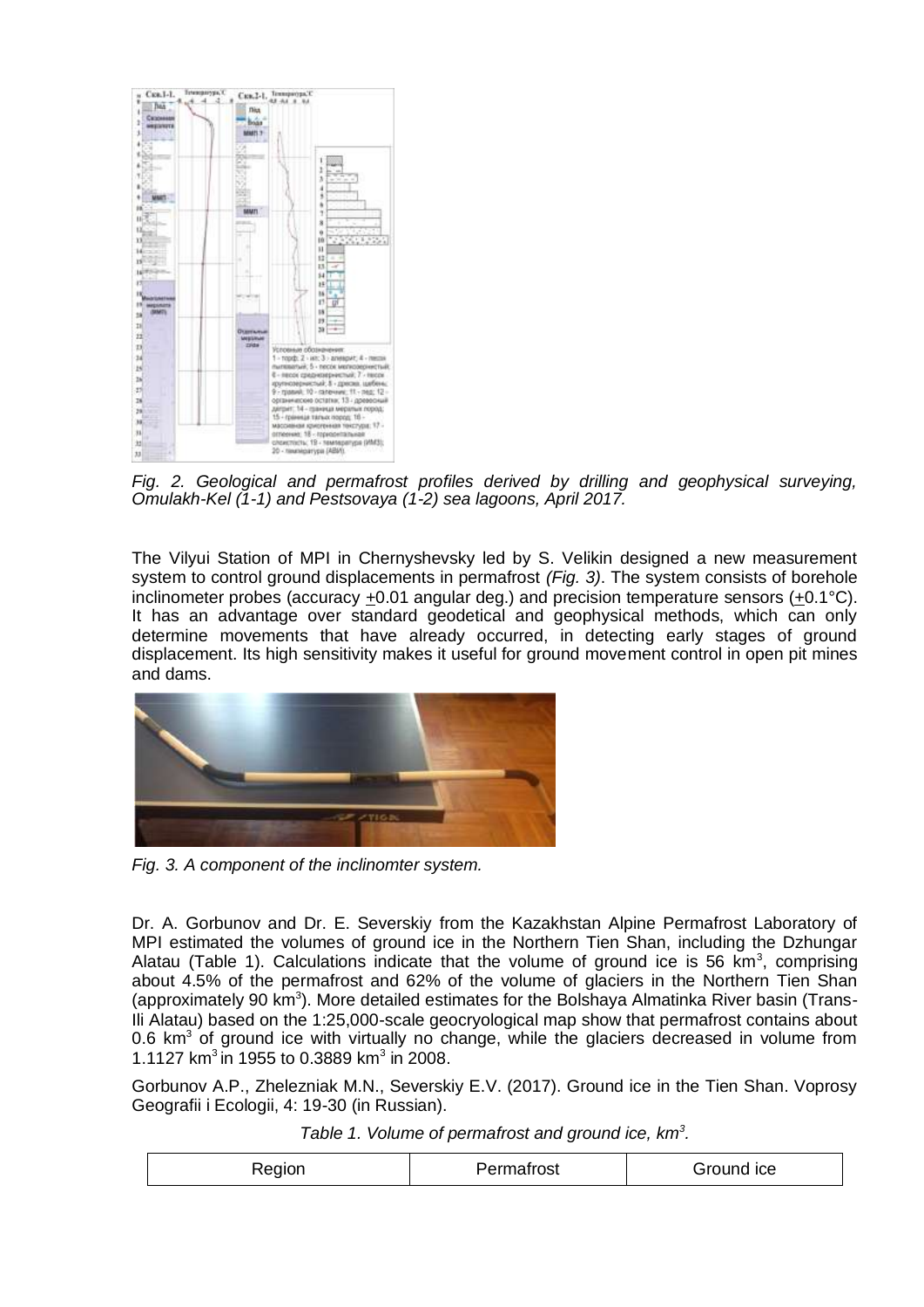|                                                                 | <b>Rocks</b> | Coarse<br>soils | Subtotal | <b>Rocks</b> | Coarse<br>soils | Subtotal |
|-----------------------------------------------------------------|--------------|-----------------|----------|--------------|-----------------|----------|
| Ili, Kungey and Terskey Alatau,<br>Ketmen (Lake Balkhash basin) | 366.1        | 56.84           | 422.94   | 5.66         | 17.05           | 22.71    |
| lli.<br>Alatau<br>(Chu<br>Kungey<br>and<br>River basin)         | 143.1        | 12.84           | 155.94   | 1.47         | 3.85            | 5.32     |
| Kungey Alatau (Issyk-Kol Lake<br>basin)                         | 160.0        | 4.5             | 164.5    | 1.6          | 4.8             | 6.4      |
| Dzhungar Alatau                                                 | 438.1        | 57.05           | 495.15   | 4.38         | 17.12           | 21.5     |
| Total                                                           | 107.3        | 131.23          | 1238.53  | 13.11        | 42.82           | 55.93    |

### *Field Activities*

During 2017, MPI conducted wide-ranging field studies in East Siberia, Northern Tien Shan, Altay, and Verkhoyansk Mountains. Permafrost temperature observations were continued at monitoring sites in the Arctic, central and southern parts of Yakutia, in northern Krasnoyarsk region, Kazakhstan, Magadan region and Chukotka. Intensive hydrological, hydrogeological and geochemical studies were performed in Central Yakutia. Environmental and geotechnical monitoring and research programs were continued in support of the major engineering projects.

Field investigations under cooperative programs included:

- field work in the Bykovsky Peninsula under the project "Evolution of coastal and subsea permafrost in the Laptev and East Siberian seas", in cooperation with the Alfred Wegener Institute, Research Centre for Geosciences (Potsdam), Trofimuk Institute of Petroleum Geology and Geophysics (Novosibirsk), Arctic and Antarctic Research Institute (St. Petersburg), and North-Eastern Federal University (Yakutsk);

- a drilling and observation program of the Russian-German expedition Lena-2017 to study the development of permafrost and taliks beneath sea lagoons and coastal lakes, as well as the climate-driven evolution of coastal processes in the Laptev Sea and Lena Delta;

streamflow studies in Central Yakutia for hydrological modeling with HYPE and HYDROGRAPH models (together with the Swedish Meteorological and Hydrological Institute);

- surface and subsurface water sampling in the Shestakovka River area near Yakutsk for the joint program of MPI, the Swedish Museum of Natural History and Oxford University on the biochemical studies of sub-catchments within the Lena River drainage basin;

- field studies of alas landscapes on the Abalakh and Tyungyulyu terraces of the Lena River, hydrological observations in lakes and streams, ground temperature and active-layer measurements, under the cooperative project with the Geosciences Paris Sud (GEOPS) Laboratory "High-resolution spatial and temporal studies of permafrost degradation in Central Siberia";

- monitoring observations at several sites near Yakutsk (Central Yakutia) and Tiksi (Arctic Yakutia) under the joint MPI-JAMSTEC project "Observational study of permafrost, vegetation, energy and water in Eastern Siberia towards elucidation of the impact of climate change in the geochemical cycle";

Following the establishment of the International Research Center for Asian Cold Regions Environment and Engineering, which was officially opened in April 2017, the co-founders - the State Key Laboratory of Frozen Soil Engineering (SKLFSE), Northwest Institute of Eco-Environment and Resources, Chinese Academy of Sciences and the Melnikov Permafrost Institute - conducted a range of joint activities during the summer of 2017. Six young scientists from MPI stayed for a month at SKLFSE in Lanzhou for training and discussions. Together with their potential research partners, they visited field sites on the Qinghai-Tibet Plateau and took part in experimental work. Dr. Alexey Galanin and Dr. Ivan Khristoforov were invited to SKLFSE as visiting scholars under the State Administration of Foreign Experts Affairs (SAFEA) program. A team from SKLFSE, including Profs. Wu Qingbai, Ma Wei, Jin Huijun and Zhang Ze, and from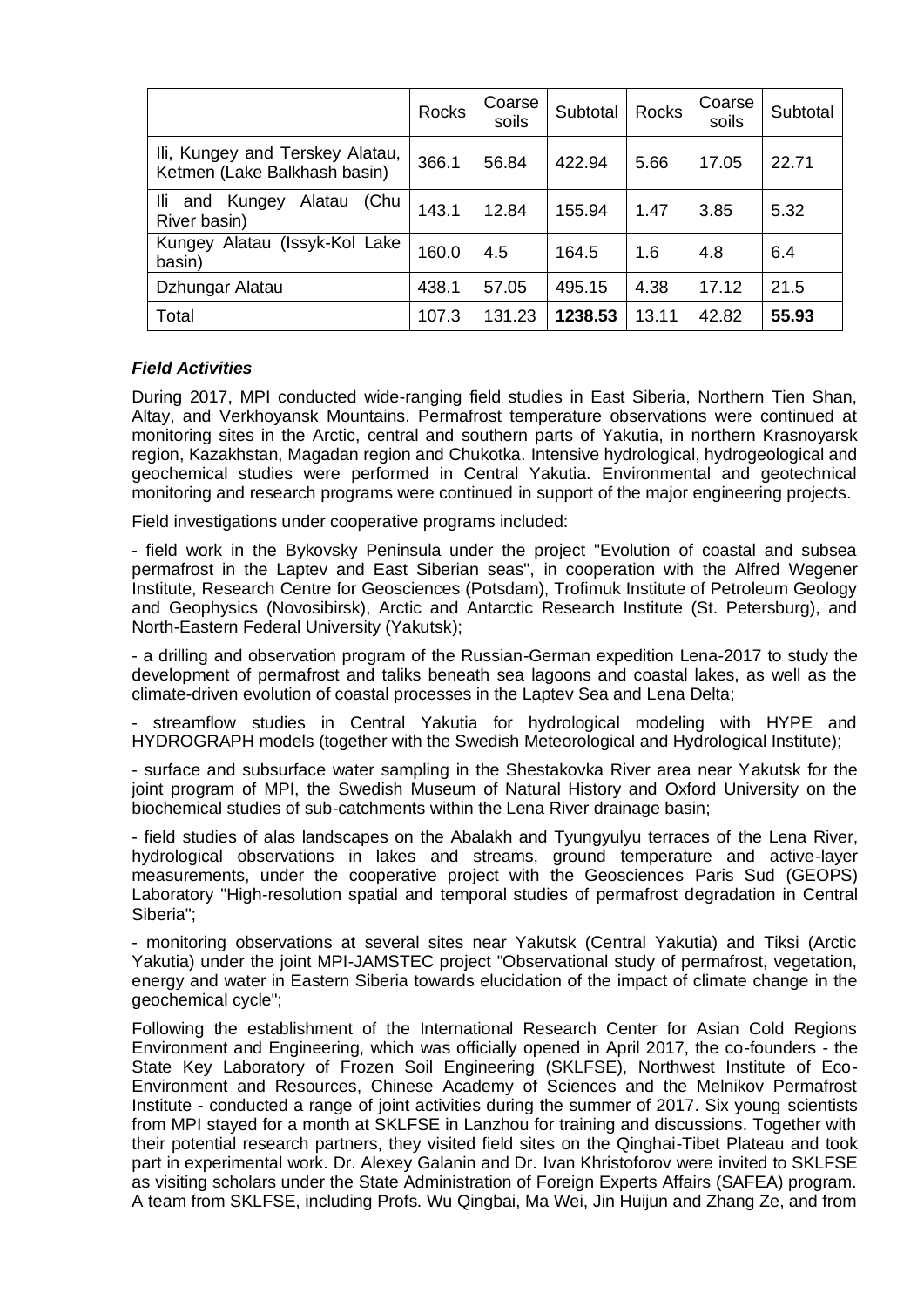MPI, including Dr. Mikhail Zhelezniak, Andrey Litovko and Leonid Gagarin, conducted a field trip from Yakutsk to Tynda along the Lena Federal Road and the Nizhny Bestyakh–Tynda Railroad to examine the problem sections over ice-rich permafrost in Central Yakutia. The active interaction and idea sharing resulted in four joint project proposals submitted to the RFBR-NNSF Call 2018. If approved, the first joint studies will focus on the effects of zonal and azonal factors on thermokarst, Middle and Late Pleistocene paleoenvironments inferred from syngenetic ice-rich permafrost studies in Asia, permafrost issues of the Lena River bridge site near Yakutsk, and the influence of precipitation infiltration and water vapor condensation on the ground thermal regime.



*Drilling from the ice surface, Omulyakh lagoon, northern Yakutia.*

### *Meetings*

*The XI International Symposium on Permafrost Engineering* was held in Magadan, Russia on September 5-8, 2017. Organized by the Melnikov Permafrost Institute and its Magadan station in coordination with the State Key Laboratory of Frozen Soil Engineering, CAS (Lanzhou) and the Heilongjiang Province Academy of Cold Area Building Research (Harbin), the symposium provided a forum for over 100 researchers to discuss advancements, ideas and theories in the field of frozen ground engineering research and practice. The participants included researchers from 20 Russian, 1 Byelorussian and 13 Chinese organizations, as well as representatives from business and engineering community. The Symposium involved one plenary and three concurrent sessions with a total of 71 oral and 34 poster presentations. A round-table discussion chaired by Igor Ozimok, Vice Governor of Magadan Province, drew attention to the current permafrost-related problems in the region. A PYRN meeting was organized during the Symposium attended by approximately 40 young researchers. A book of abstracts [\(http://mpi.ysn.ru/images/Eng/ISPE/ISPE\\_2017\\_Magadan\\_Abstracts.pdf\)](http://mpi.ysn.ru/images/Eng/ISPE/ISPE_2017_Magadan_Abstracts.pdf) was published before the meeting. Selected full papers were published in several journals, including *Sciences in Cold and Arid Regions*, *Earth's Cryosphere*, *Russian Geology and Geophysics*, and *Ice and Snow*. Symposium photographs can be viewed at: [https://yadi.sk/d/gm9kYvVR3N38Ff\.](https://yadi.sk/d/gm9kYvVR3N38Ff/)

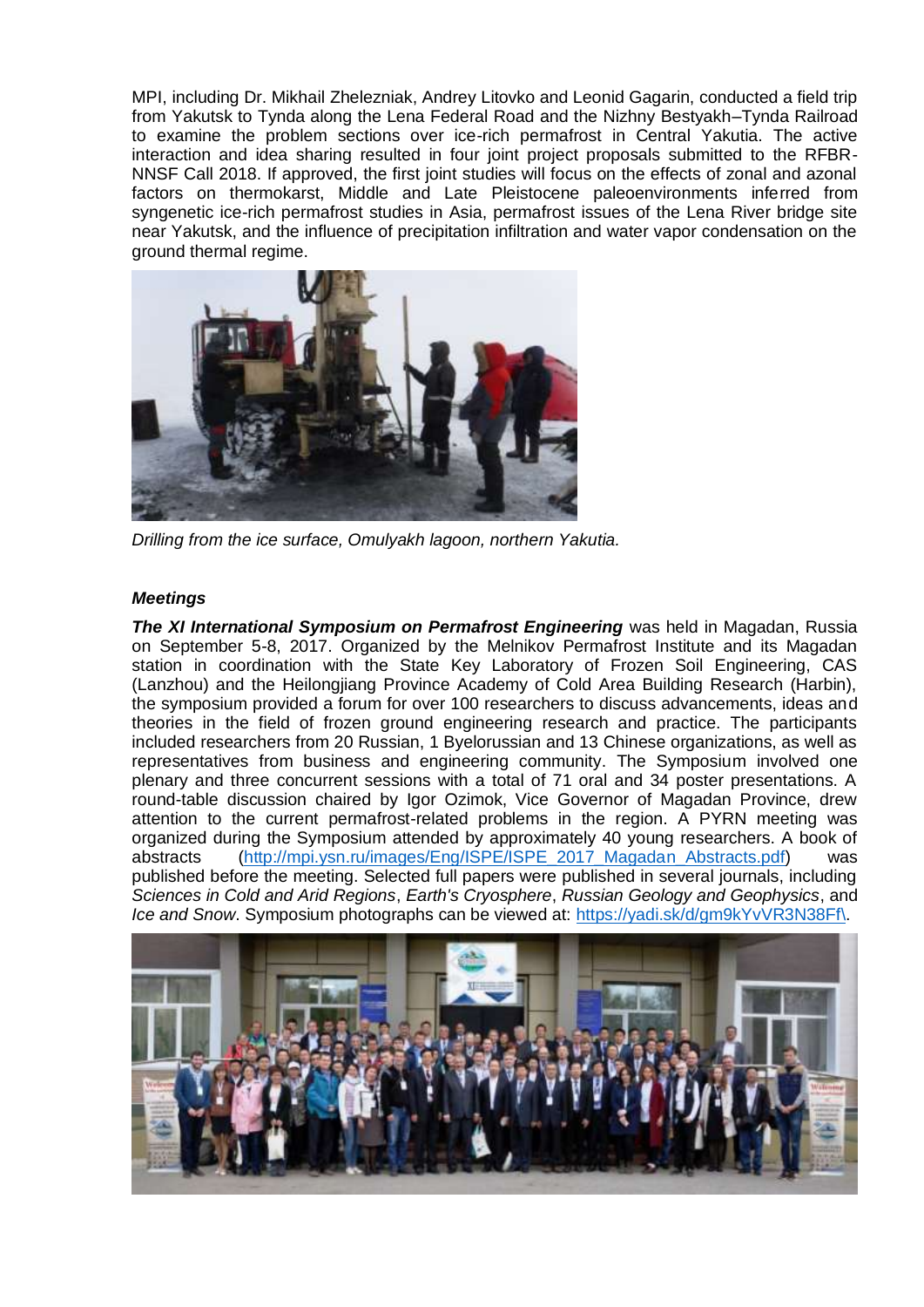*Participants of the XI International Symposium on Permafrost Engineering.*

*The 21st Northern Research Basins Symposium and Workshop* were successfully held in Yakutsk, Russia from 6th to 12th of August 2017 under the theme of "Cold-Region Hydrology in Non-Stationary World". The meeting organized jointly by the Institute of Water Problems (Moscow) and the Melnikov Permafrost Institute addressed the issues of hydrological research in cold regions, both in fundamental scientific and applied aspects, including the studies of snow, glaciers, permafrost, frozen ground, groundwater, seasonally frozen rivers and lakes. The topics discussed by delegates from Russia, Canada, Sweden, France, Finland and Germany covered observational evidences of change in coupled permafrost-hydrology system; present state and future projections of local, regional and pan-Arctic hydrology; modeling studies representing landscape evolution, dynamics of water storages and permafrost degradation, and impacts of permafrost hydrology changes on local communities. The symposium program included tours to the Mammoth Museum in Yakutsk and a field excursion to the MPI's underground water research site on the Lena River terrace and completed with a cruise to the Lena Pillar Natural Park. The Proceedings of the 21st NRB Symposium and Workshop and the photographs can be downloaded from the Symposium website [http://nrb2017.ru/.](http://nrb2017.ru/)

*MPI Dissertation Council meeting.* The Dissertation Council D003.025.01, now consisting of 26 members, was established at MPI in 1984 and authorized by the Russian Ministry of Education and Science's Higher Attestation Committee to award degrees in geography, geology & mineralogy, and engineering (qualification standard 25.00.08 – engineering geology, geocryology and geotechnical engineering). The Council held its meeting on November 28-29, 2017 for a public defense of two dissertations. Igor Syromyatnikov and Nikolay Torgovkin from MPI successfully defended their Kandidat Nauk (PhD) dissertations titled respectively "Structure and Temperature of Permafrost Foundations in Urban Landscapes" and "Geochemical Features of Human Modified Soils in Permafrost Regions", both focusing on the city of Yakutsk.

## **\*\*\*\*\***

### **Cryolithology and Glaciology Department, Geographical Faculty, Lomonosov Moscow State University**

In 2017 fundamental studies of changes in the Earth's cryosphere under the influence of natural factors and technogenesis were carried out at the Department of Cryolithology and Glaciology, Faculty of Geography, Lomonosov Moscow State University.

Rogov V.V. and Konishchev V.N., using the example of the sections of the loess deposits of the Russian Plain and the Loess Plateau of China, shows the promise of the cryolithological method applying for mineral matter analysis. It was shown that, not only within the periglacial permafrost zone, but also under conditions of seasonal freezing in the Pleistocene, processes of cryogenic transformation of sediments took place, which involved the formation of the composition and properties of loesses of sufficiently high thickness (Konishchev and Rogov, 2017).

Rogov V.V. conducted studies of frozen ground and soils structure using the method of X-ray computed tomography (Romanenko et al., 2017). The dynamics of frozen ground and soils structure in freeze-thaw cycles was characterized. The prospects of using X-ray computed tomography in the study of cryogenic processes are revealed.

In the paper «The gas-bearing structures and cryogenic strata of the Yamal peninsula cryolithology provinces» the main geocryological parameters of the cryogenic strata in gasbearing cuts, dislocated in cryolithology provinces of Jamal peninsula, are shown in the original author classification (Badu, 2017a). Stages of submarine cryolithogenesis development in marine deposits in the Pleistocene, peculiarities its development in a sequential change in facial conditions of sedimentation and freezing bottom sediments of the shelf are shown (Badu, 2017b).

Based on direct observations aimed by Streletskaya I.D. and colleagues, the mean annual temperature of saline sediments is found to be about freezing point in areas where permafrost is subject to degradation, with the depth of zero annual amplitude occurring at 2.5– 3.5 m. Permafrost continues to form at low marine laidas, where mean annual temperature of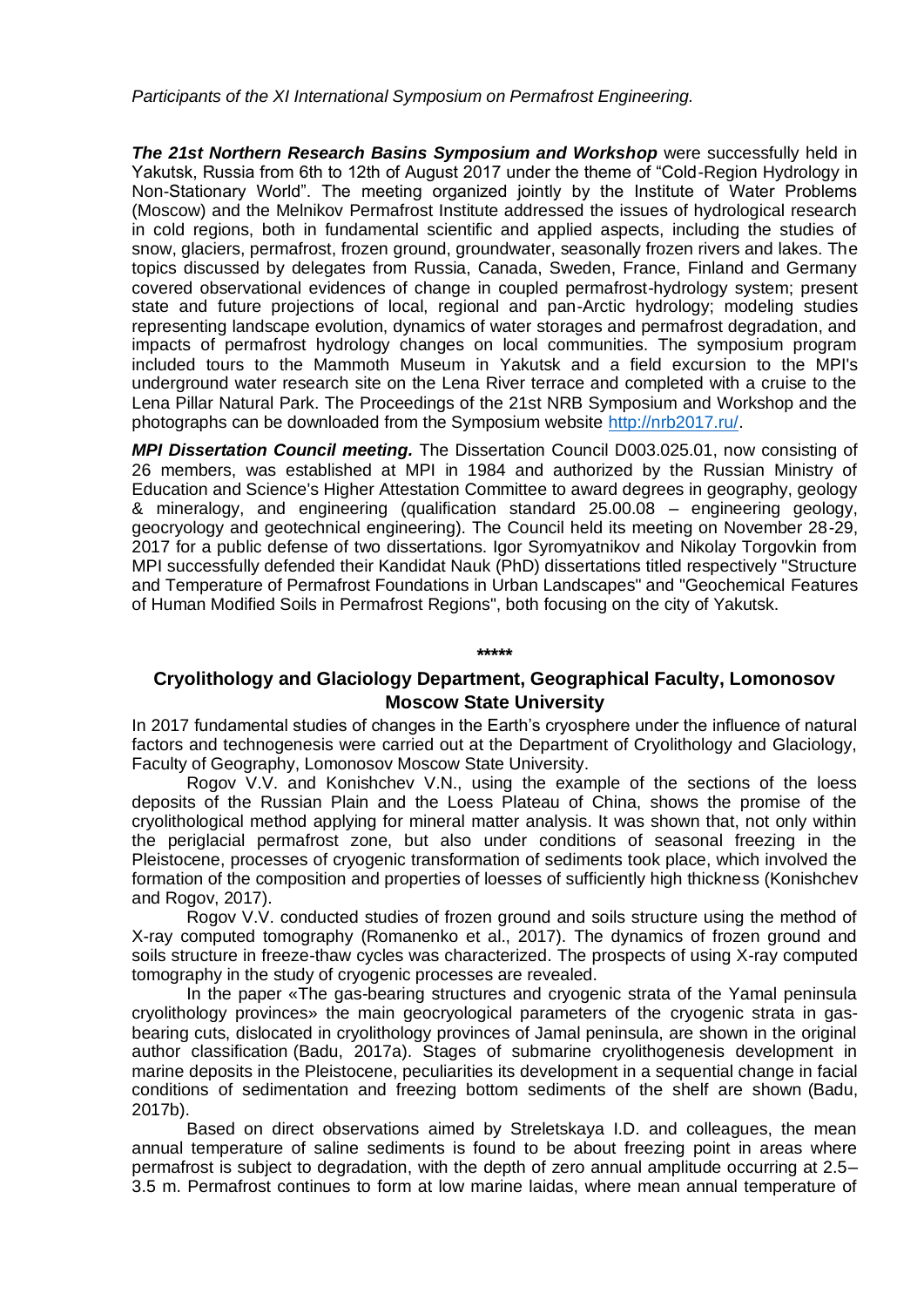sediments average –3.9 °C. The depth of layer with zero annual amplitude in this area is less than 3–4 m.

Various wedge structures have been studied in detail in sediments of Leningrad region. (Streletskaya, 2017). Primary soil, sand, and ice wedges formed as a consequence of frost cracking 15.5 kyr ago. The obtained disagree with refute the seismic origin of the soil wedges.

The carcass of Mammuthus primigenius named Zhenya was found near the mouth of the Yenisey River in eastern Siberia (Maschenko et al., 2017). It has been dated to 48,000 cal BP. The mineralogical analysis of site sediments revealed that the mammoth's burial in situ took place in the Yenisey River valley seasonally inundated by the river, which together with Fall's freezing temperatures protected the carcass from scavengers.

Commonalities and differences in the relief position and the geomorphic effects of the Yamal (GEC-1) and Gydan (AntGEC) gas-emission crater formations were revealed (Kizyakov et al., 2017a). Digital elevation models were created based on processing very-high spatial resolution stereo pairs both before and after the formation of the craters formation to characterize the relief changes (Kizyakov et al., 2017b). The morphometric features of mounds– predecessors and craters are revealed, as well as the dynamics of the development of these forms.

Similarity in the isotopic and ionic composition of the crater tabular ground ice and stratified tabular ice of Marre-Sale area was found by Streletskaya I.D., in contrast to the ionic and isotopic composition of surface and atmospheric waters, as well as polygonal ice wedges in the region (Streletskaya et al., 2017). Comparison of the results of the analysis confirms the conclusion concerning the nature of the craters as resulting from the emission of methane accumulated in the upper horizons of frozen rocks and ground ice.

Tumel N.V. and Zotova L.I. performs an updated textbook reveals a number of conceptual provisions for the assessment, forecasting and mapping of the permafrost environment in the northern regions development from the standpoint of the landscapes stability to the manifestation of dangerous cryogenic processes (Tumel and Zotova, 2017).

On the basement of long-term observations, dedicated to thermal regime of the ground basement, activation of cryogenic processes, character of the object deformations, with consideration and analysis of satellite images, done by Grebenets V.I. and co-authors (Shiklomanov et al., 2017), changing trends of permafrost degradation near the largest industrial center in permafrost zone - Norilsk were revealed. Found the common trend of permafrost degradation over the past decade, number of deformed buildings constantly rises. 17 types of the special natural-technogenic geo-cryological complexes, formed on urbanized territories. The analysis showed, that "contribution" in ground temperature increasing (permafrost degradations), in the object basements (10-15%), connected with regional climate warming trends and the negative impacts of technogenesis (80-85%).

International Arctic field courses have been conducted in July 2017 in the North of Siberia. The organizers were department of Cryolitology and Glaciology, Geographical faculty, MSU (Russia) and George Washington University (USA). 24 participants took part in the courses, 9- from MSU, Russia, 15- from USA, Switzerland, Germany, Spain. Objectives of the courses were investigations of permafrost features, pleistocen-holocenic stratas (paleogeographic methods), landscape-permafrost conditions in tundra and forest tundra, depth of ALT in different landscape conditions, thermal regime of permafrost. Important aspects were dedicated to engeneeric-geocryological problems of the territory, geoecological features, methods of rational construction on permafrost. The results of the courses were presented in two volumes.

Field practice for our third-year students have been conducted at first time on Svalbard from July 24 to August 5, 2017. This event was organized within the framework of the agreement on scientific cooperation between Arctic and Antarctic Research Institute «AARI» and the Faculty of Geography of Lomonosov Moscow State University. Students under the leadership of Kizyakov A.I. participated in the permafrost research around Barentsburg area as part of the seasonal group of the Russian Arctic Expedition «Spitsbergen-2017».

As part of an international group of researchers, Petrakov D.A. analyzed the causes of the formation of a catastrophic glacial mudflow in the Ala-Archa basin on July 31, 2012. It is established the high threat of breakthroughs in unsteady glacial lakes in Tien-Shan (Erokhin et al., 2017). Based on the synthesis of field and remote methods, the Catalog of Glacial Lakes of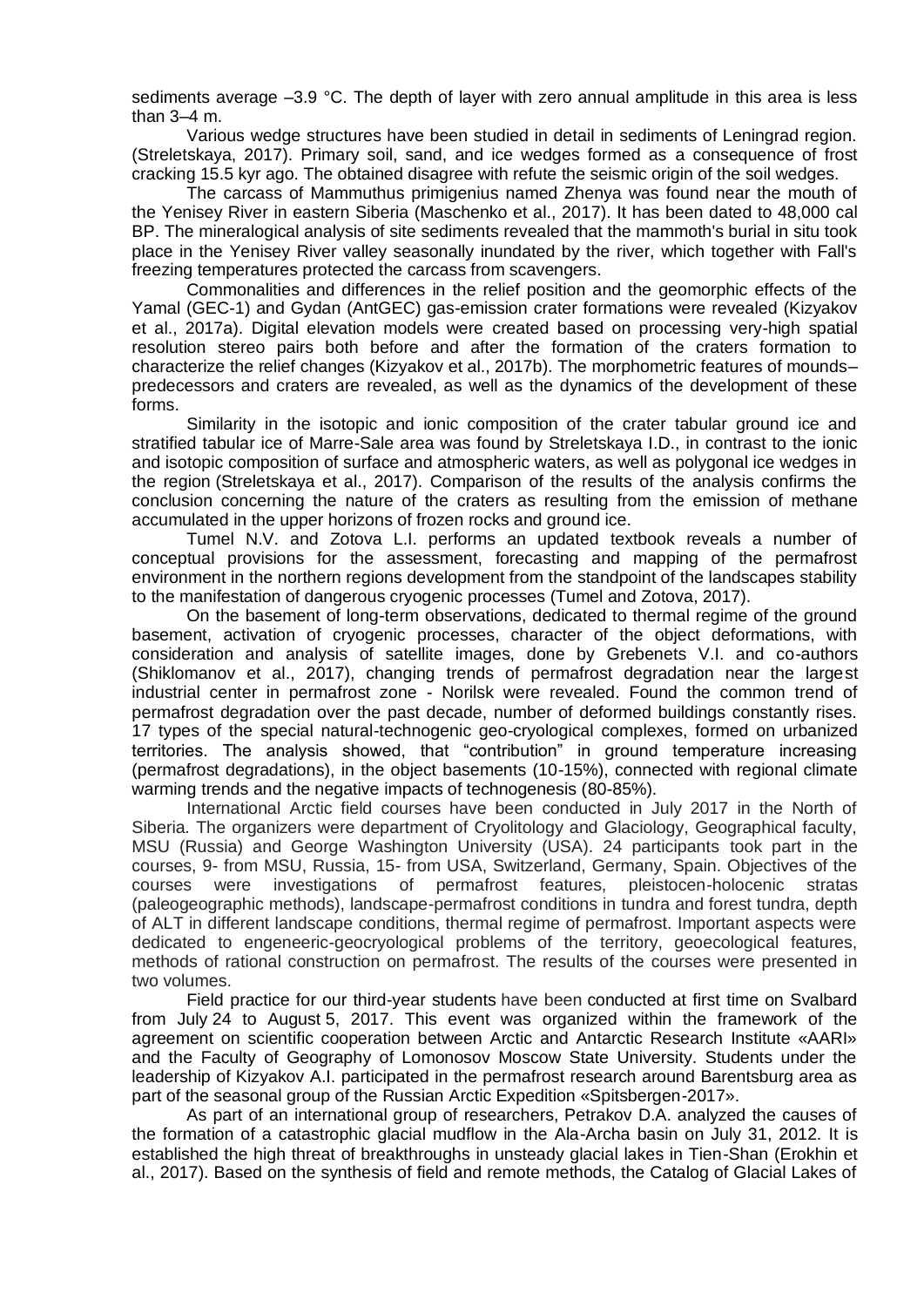Uzbekistan was compiled, the probability of breakthrough of each of the lakes was estimated (Petrov et al., 2017).

Ground-based radar studies of the largest Caucasus glacier Bezengi were undertaken with participation of Kovalenko N.V. Fundamentally new results on the thickness of ice are obtained, which make it possible to build a map of the glacier thickness and preliminary estimate its volume. The total length of radiosounding profiles was about 75 km, before such studies were not conducted on the Bezengi glacier, only attempts were made.

Fieldwork (Popovnin V.V.) resulted in obtaining data for mass balance estimation for Djankuat, the representative glacier in the Caucasus, and for 3 glaciers (Karabatkak, Sary-tor and Bordu) in Tien Shan, Kyrgyzstan. The reported year turned out quite unfavourable for all of them, so that mass balance was negative, in spite of increased accumulation on Djankuat and Karabatkak Glaciers: ablation exceeded its norm everywhere, while in Kyrgyzstan it represented its absolute maxima for the entire period after the resumption of direct monitoring. Duration of continuous mass balance series at the Djankuat Glacier reached 50 years though exact values for 2016/17 balance year are not calculated yet. Mass balance of the above-mentioned glaciers of Tien Shan came to -1120, -1480 and -1340 mm w.e., correspondingly. These are the most negative values which have ever been registered here since restoration of the measurement program.

#### *References:*

**Badu Yu.B.** The gas-bearing structures and cryogenic strata of the Yamal Peninsula cryolithology provinces // Engineering Geology, № 1. 2017a. p. 39-52.

*Badu Yu.B.* Gas shows and the nature of cryolithogenesis in marine sediments of the Yamal Peninsula // Kriosfera Zemli, 2017b, vol.XXI, p.42-54.

Erokhin *S.A., Zaginaev V.V., Meleshko A.A., Ruiz-Villanueva V., Petrakov D.A., Chernomorets S.S., Viskhadzhieva K.S., Tutubalina O.V., Stoffel M.* Debris flows triggered from non-stationary glacier lake outbursts: the case of the teztor lake complex (northern tian shan, kyrgyzstan) // Landslides, 2017, p.1– 16.

*Petrov M.A., Sabitov T.Y., Tomashevskaya I.G., Glazirin G.E., Chernomorets S.S., Savernyuk E.A., Tutubalina O.V.,Petrakov D.A., Sokolov L.S., Dokukin M.D., Giorgos M., Virginia R.-V., Markus S.* Glacial lake inventory and lake outburst potential in Uzbekistan // Science of the Total Environment, 2017, Vol. 592, p.228–242.

*Kizyakov, A.; Zimin, M.; Sonyushkin, A.; Dvornikov, Y.; Khomutov, A.; Leibman, M.* Comparison of Gas Emission Crater Geomorphodynamics on Yamal and Gydan Peninsulas (Russia), Based on Repeat Very-High-Resolution Stereopairs. Remote Sens. 2017a, 9(10), 1023; doi:10.3390/rs9101023

*Kizyakov A.I., Sonyushkin A.V., Khomutov A.V., Dvornikov Yu.A., Leibman M.O.* Assessment of the relief-forming effect of the Antipayuta gas emission crater formation using satellite stereo pairs// Sovremennye problemy distantsionnogo zondirovaniya Zemli iz kosmosa, 2017b, Vol. 14, No. 4, pp. 67- 75, doi:10.21046/2070-7401-2017-14-4-67-75

*Konishchev V.N., Rogov V.V.* Cryogenic processes in loess // GEOGRAPHY, ENVIRONMENT, SUSTAINABILITY, 2017, Vol. 10, №. 2, p.4–14.

*Maschenko E.N., Potapova O.R., Vershinina A., Shapiro B., Streletskaya I.D., Vasiliev A.A., Oblogov G.E., Kharlamova A.S., Potapov E., van der Plicht, J., Tikhonov A.N., Serdyuk N.V., Tarasenko K.K.* The Zhenya Mammoth (Mammuthus primigenius (blum.)): Taphonomy, geology, age, morphology and ancient dna of a 48,000 year old frozen mummy from western Taimyr, Russia // Quaternary International, 2017, Vol. 455, p.104–134. DOI: 10.1016/j.quaint.2017.06.055

*Romanenko K.A., Abrosimov K.N., Kurchatova A.N., Rogov V.V.* The experience of applying X-ray computer tomography to the study of micro structure of frozen ground and soils // Kriosfera Zemli, 2017, vol.XXI, №4, p.75–81

*Shiklomanov N.I., Streletskiy D.A., Grebenets V.I., Luis S.* Conquering the permafrost: urban infrastructure development in Norilsk, Russia // Polar Geography, 2017, p.1–18, DOI: 10.1080/1088937X.2017.1329237

*Streletskaya I.D., Leibman M.O., Kizyakov A.I., Oblogov G.E., Vasiliev A.A., Khomutov A.V., Dvornikov Y.A.* Ground ice and its role in the formation of gas-emission crater in the Yamal Peninsula // Moscow University Bulletin.Series 5. Geography, 2017, 1(2), p.91-99

**Streletskaya I.D.** Soil wedges structures in the southern coast of the Finland Gulf // Kriosfera Zemli, 2017, vol.XXI, №1, p.3–12, DOI: 10.21782/KZ1560-7496-2017-1(3-12)

*Tumel, N.V. and Zotova L.I.* Cryolithozone geoecology: a textbook for undergraduate and graduate students / second edition, revised and enlarged. Moscow: Publishing House Yurayt, 2017, 220 p.

**\*\*\*\*\***

**Sergeev Institute of Environmental Geoscience RAS (Moscow)**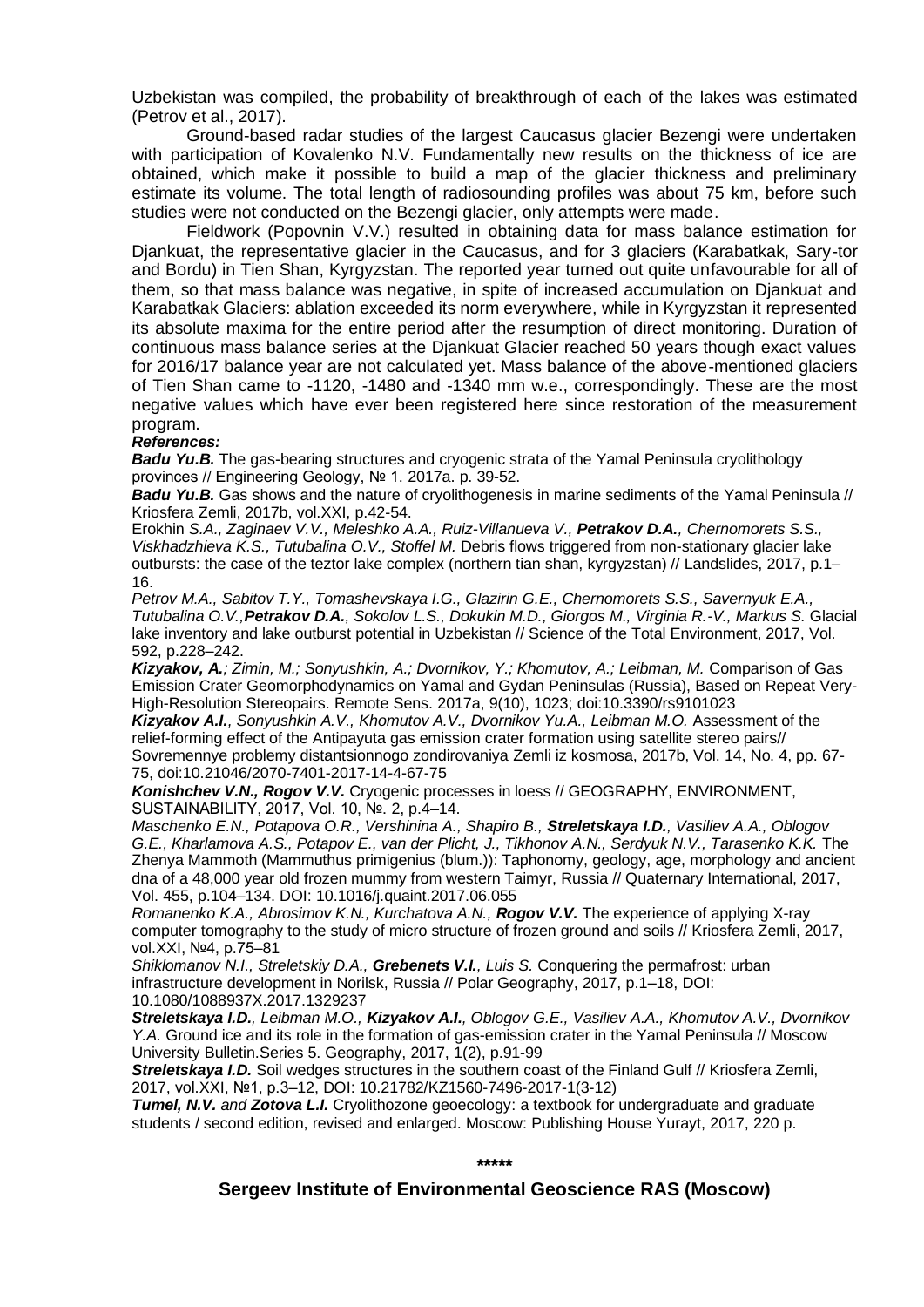Monitoring geocryological observations were continued at sites without anthropogenic disturbances in the Torthern Transbaikalia Region. Obtained will be submitted to the international database of GTN-P Project. In cooperation with Institute of Water Problems of the Russian Academy of Sciences, a map of the manifestations of geocryological processes with which economic or economic problems were associated for the period 2000-2015 for the territory of Russia was drown-up. In cooperation with the Geological Faculty of the Moscow State University, the geocryological observatory in vicinity of Vorkuta (European North) were developed with mapping and geophysical works. This observatory was established by professor V.A. Kudryavtsev in the fifties of XX century.

*MSU students in the fieldwork in Northern Tansbaikalia (Eastern Siberia). The bond-failure crack at the shore of thermokarst lake is in center of the picture.*



## \*\*\*\*\* **Institute of Physicochemical and Biological Problems in Soil Science, RAS (Soil Cryology Laboratory)(Pushchino, Russia)**

*2017 June 4-8 (***Pushchino)***:* Permafrost Conference «Earth's Cryosphere: Past, Present and Future» was organized by Federal Agency for Scientific Organizations, Russian Foundation for Basic Research, Institute of Physico-chemical and Biological Problems in Soil Science RAS, OOO «Bioarsenal». Partner of the conference: Earth Cryosphere Institute (ikz.ru) and «Beta Analytic radiocarbon dating lab» (radiocarbon.com). All current information is available at <http://cryosol.ru/en/cryoconference2017.html> .

### *Most important publications – 2017:*

*Shmelev, Denis, Alexandra Veremeeva, Gleb Kraev, Alexander Kholodov, Robert GM Spencer, Wayne S. Walker, and Elizaveta Rivkina.* Estimation and Sensitivity of Carbon Storage in Permafrost of North-Eastern Yakutia. *Permafrost and Periglacial Processes*. 2017. 28, no. 2: 379-390.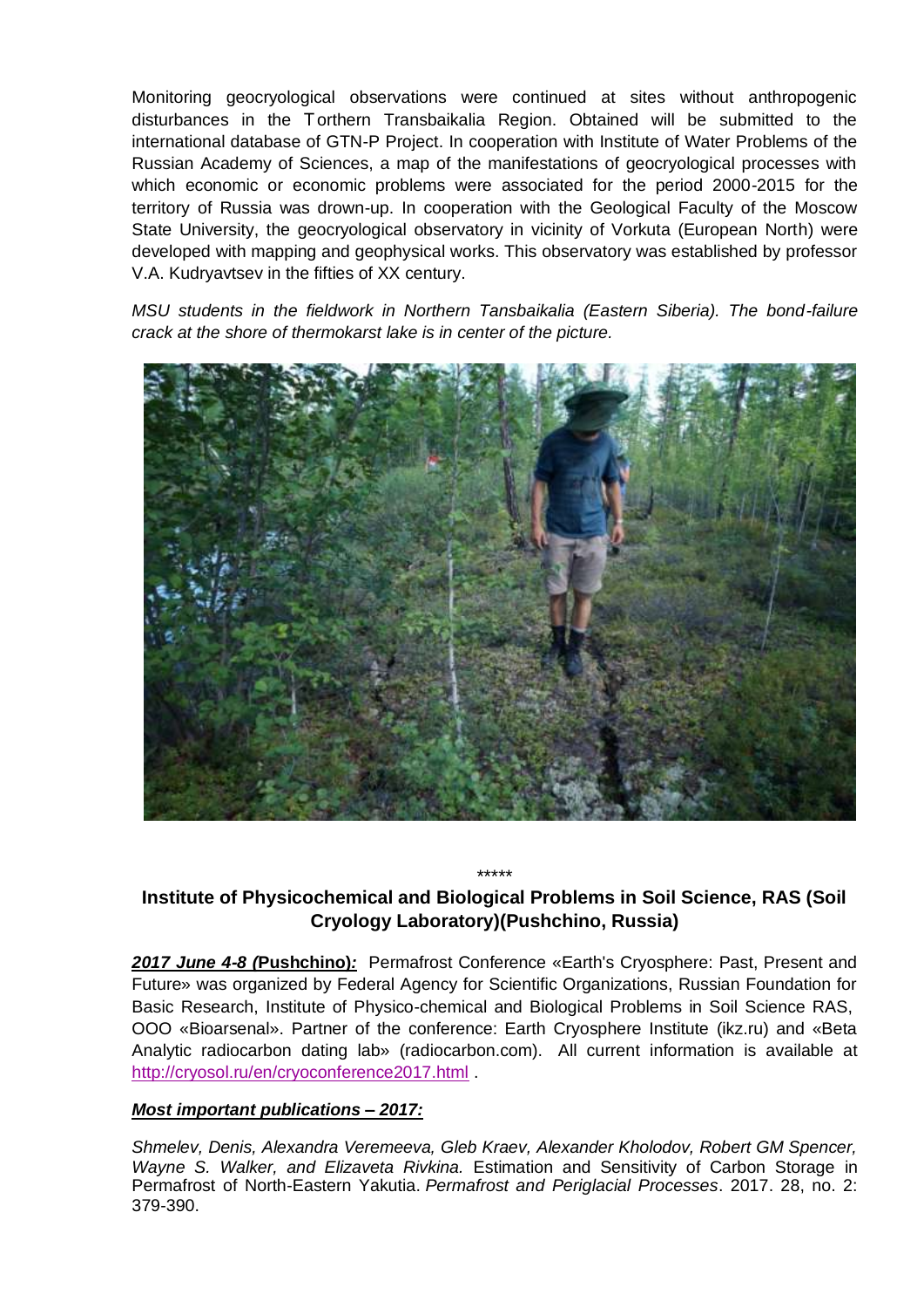*Kraev, Gleb, Ernst-Detlef Schulze, Alla Yurova, Alexander Kholodov, Evgeny Chuvilin, and Elizaveta Rivkina.* Cryogenic Displacement and Accumulation of Biogenic Methane in Frozen Soils. *Atmosphere*. 2017, 8 (6):105-124. doi[:10.3390/atmos8060105](https://clck.yandex.ru/redir/nWO_r1F33ck?data=NnBZTWRhdFZKOHQxUjhzSWFYVGhXWU5JRUlFWjZkVHFSek13VTQ4c1pveGpzRVFIZkRuNDh6M3JxZEI1azdhblJ4bm1WR21ockNseHd5clcwR2dNeXBlLUZ0M1RKZ0t4N3ktcDN0ZEtFalh1R01aVnJpakNRdlVWWHVjQkt6czY&b64e=2&sign=23c3f3e6ee34ea3f77ed6c7935bfc04f&keyno=17)

*Spirina E.V., E.V. Durdenko, N.E. Demidov, A.A. Abramov, V.E. Romanovsky, E.M. Rivkina.* Halophilic–psychrotrophic dacteria of Alaskan с ryopeg—a model for astrobiology. // *Paleontological Journal*, 2017, Vol. 51, No. 12, pp. 45–57, DOI: 10.1134/S0031030117120036

Organic carbon derived from permafrost can provide a substrate for greenhouse gas production where the buried carbon pool thaws and mobilizes into biogeochemical cycles. Much attention has focused on the permafrost carbon of the Yedoma region of Siberia due to the wide distribution of organic and ice-rich deposits. Here, we present a new estimation of carbon storage in the upper 25m of permafrost in north-eastern Yakutia based on a novel database of total carbon (TC) content, bulk density and ice content of permafrost, and a new map of Quaternary deposits derived from drilling data. The stratigraphic units contain 0.6–2.1% TC, with the highest concentrations in the Holocene cover layer and Late Pleistocene Yedoma superhorizon. The largest carbon pool is found in the Pliocene/MiddlePleistocene Olyor superhorizon. The TC pool of Yedoma is estimated to be 1.5–2 times less than that calculated previously. The TC pool of the study area is  $31.2 \pm 15.2$  Pg C spread across 88 000 km<sup>2</sup>, with a mean specific carbon content of approximately 14.3 kg C m<sup>-3</sup>. Carbon storage is estimated excluding the ice-wedge volume and, due to the limited data for Yedoma and Alas deposits, we present a maximal assessment of the carbon pool for the Yedoma region. Refinement of the size of the Yedoma TC pool is critical for quantifying the scale of permafrost feedback to the carbon cycle.

Cryopegs, lenses of hypersaline unfrozen soil or water within permafrost, are a model for astrobiology, since free water can only be present on cryogenic bodies and planets in the form of brine. In this paper the diversity of aerobic halophilic-psychrotrophic microorganisms from an Alaskan cryopeg (Barrow Cape) were studied and described for the first time. This cryopeg is characterized by a constant subzero temperature (–7°C**)**, high salinity (total mineralization is about 120 g/L) and isolation from external influences for a geologically significant period of time. Our study has revealed a large number of microorganisms capable of growth at low temperature (4°C) in a wide range of salinities from 5 to 250 g/L of NaCl, the latter being 3 times higher than the natural salt concentration of the Alaskan cryopeg. The microorganisms identified are comprised of four major phyla: Actinobacteria (genera *Brevibacterium*,*Citricoccus*, *Microbacterium*), Firmicutes (genus *Paenibacillus*), Bacteroidetes (genus *Sphingobacterium*), and Proteobacteria (genus *Ochrobactrum*).

**The results of the most fundamental and advanced investigations, important results on the programs of the Earth Cryosphere Institute (ECI SB RAS) and of the many others Institutes and organizations specializing on permafrost/cryosphere researches are presented in the journal "Earth's Cryosphere" ("Kriosfera Zemli"). Journal is translated into English since 2014, all the articles are available online for free at the website of the** 

\*\*\*\*\*

**journal[:http://www.izdatgeo.ru/index.php?action=journal&id=8&lang\\_num=2.](https://clck.yandex.ru/redir/nWO_r1F33ck?data=NnBZTWRhdFZKOHQxUjhzSWFYVGhXVzNvd28wTTV2eFNONnVjck53akx1b2tSdXlGTHROSGhLUkFlVlBCQy1TcXBWdzJQMDhXVm1tZXE0ZGJkM2dsRWdDcGUyVWRKSVdkc0ZLZjEzcEFiLWZjbnBMMVdTQzJHOTdxOTQ4ZUVNdmlNbUNVTFNUM3BlNEhPWUpXM1RzcGxWV0RjTXJpLXAwS1pXUF9kZjl0ZGVNODg2MkkzSDFlcGc&b64e=2&sign=be7a25065d87f1a267eeba3899b33e1d&keyno=17) The abstracts of the most interesting papers are submitted for the consideration of readers.**

*Dvornikov Yu.A.<sup>1</sup> , Leibman M.O.1,2, Heim B.<sup>3</sup> , Khomutov A.V.1,2, Roessler S.<sup>4</sup> , Gubarkov A.A.***<sup>5</sup>**Т hermodenudation on Yamal peninsula as a source of the dissolved organic matter increase in thaw lakes /DOI: [10.21782/EC2541-9994-2017-1\(28-37\)](https://clck.yandex.ru/redir/nWO_r1F33ck?data=NnBZTWRhdFZKOHQxUjhzSWFYVGhXWU5JRUlFWjZkVHFSek13VTQ4c1pveGVRWHJVM1NQSm9ZTlFaTnJCREVqaVZNc0J0cGpsTmlvSXRlc1Eyd0U2ajItQm5UR2Y5a0tzeTJkQWFQM1NsNWRXVXZLQ2h4bVRGczdaa0FzaHFBSG5PSk5ydTI2TUk0MTI2MnhILVF5WEtn&b64e=2&sign=32cc728b2c7cbb1a0c4d02a0624c90fe&keyno=17)

<sup>1</sup> Earth Cryosphere Institute, SB RAS, Tyumen, Russia;  $2$  Tyumen State University, Russia; <sup>3</sup> Alfred Wegener Institute for Polar and Marine Research, Potsdam, Germany; <sup>4</sup> FIELAX, Bremerhaven, Germany; <sup>5</sup> Tyumen Industrial University, Russia This paper is devoted to the study of thermodenudation impact on concentration of dissolved organic matter in lake water. We present results of measured concentration of colored dissolved organic matter in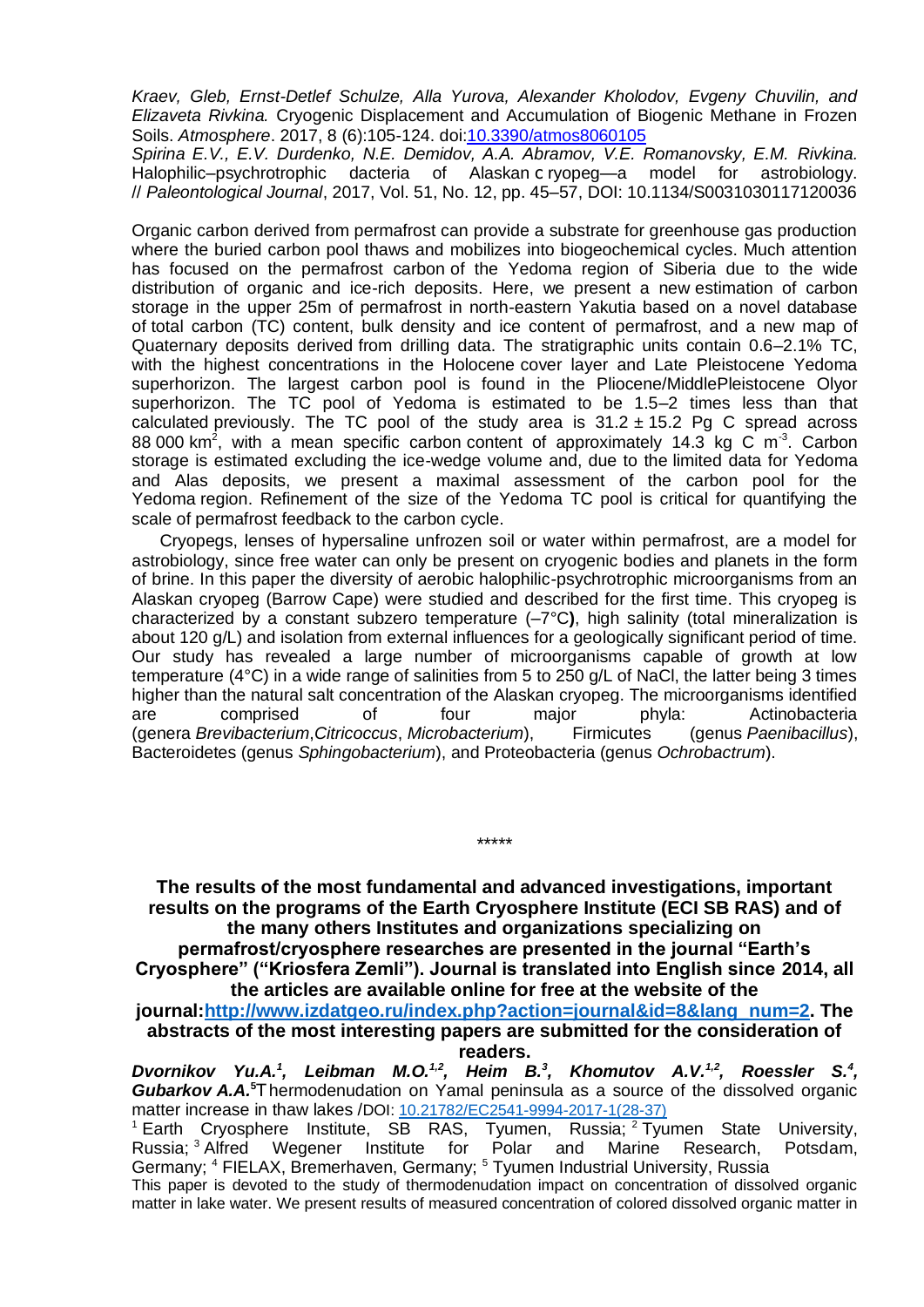water samples collected from the lakes in Central Yamal. We show the difference of colored dissolved organic matter concentration in lakes with thermo-denudational coasts and in intact lakes. Buried peat layers discovered in thermocirque exposures appeared to have high concentration of dissolved organic carbon. We found average concentration of colored dissolved organic matter 3.5–4.5 times higher in lakes with thermocirques than in intact lakes.

This paper is devoted to the study of thermodenudation impact on concentration of dissolved organic matter in lake water. We present results of measured concentration of colored dissolved organic matter in water samples collected from the lakes in Central Yamal. We show the difference of colored dissolved organic matter concentration in lakes with thermo-denudational coasts and in intact lakes. Buried peat layers discovered in thermocirque exposures appeared to have high concentration of dissolved organic carbon. We found average concentration of colored dissolved organic matter 3.5–4.5 times higher in lakes with thermocirques than in intact lakes.

*Manakov A.Yu., Ildyakov A.V., Lipenkov V.Ya<sup>\*</sup><sup>\*\*\*</sup>, <i>Ekaykin A.A.<sup>\*</sup>, Khodzher T.V.*\*\* Formation of clathrate hydrates of hydrochlorofluorocarbon 141b in the deep borehole at Vostok Station (Antarctica) in the course of the unsealing of subglacial Lake Vostok / DOI: [10.21782/KZ1560-](https://clck.yandex.ru/redir/nWO_r1F33ck?data=NnBZTWRhdFZKOHQxUjhzSWFYVGhXWU5JRUlFWjZkVHFSek13VTQ4c1pveGVRWHJVM1NQSm9hdmsxWVlEb3VNcEdPdzNVajh1VjN5YXFHR3FaaHBsQ1VfNkxKczd0WHQzeDR1VVFYV3hqZmswTlNHTWJUWWtVMklNTHNTd2dmdThJanVKYzVTRndCV2xBTmVQcTZaU3dR&b64e=2&sign=2d6361c7163bb859d86e4916ef37209c&keyno=17) [7496-2017-3\(32-40\)](https://clck.yandex.ru/redir/nWO_r1F33ck?data=NnBZTWRhdFZKOHQxUjhzSWFYVGhXWU5JRUlFWjZkVHFSek13VTQ4c1pveGVRWHJVM1NQSm9hdmsxWVlEb3VNcEdPdzNVajh1VjN5YXFHR3FaaHBsQ1VfNkxKczd0WHQzeDR1VVFYV3hqZmswTlNHTWJUWWtVMklNTHNTd2dmdThJanVKYzVTRndCV2xBTmVQcTZaU3dR&b64e=2&sign=2d6361c7163bb859d86e4916ef37209c&keyno=17)

Nikolaev Institute of Inorganic Chemistry, SB RA, Novosibirsk; \* Arctic and Antarctic Research Institute, St. Petersburg; \*\* Limnological Institute, SB RAS, Irkutsk; \*\*\* Institute of Earth Sciences, St. Petersburg State University

We have presented the results of a study of core samples which had been recovered from a deep borehole after the second unsealing of subglacial Lake Vostok in 2015 (borehole 5G-3, in which a mixture of kerosene and HCFC-141b densifier had been used as the drilling fluid). The intensive mixing of the subglacial water and the drilling fluid resulted in the formation of a solid plug that filled the volume of the borehole and blocked the access to the lake. We have demonstrated that this solid plug consists of kerosene, ice and clathrate hydrate of HCFC-141b. The obtained data suggests that the drilling fluid presently used at Vostok should be replaced, at least in the bottom section of the hole, by another fluid which does not react with subglacial water.

*Sudakova M.S.\*, \*\*, Sadurtdinov M.R.\*, Malkova G.V. \*, \*\*\*, Skvortsov A.G.\*,*  **Tsarev A.M.** \*Application of ground penetrating radar in permafrost investigations / DOI: [10.21782/KZ1560-7496-2017-3\(69-82\)](https://clck.yandex.ru/redir/nWO_r1F33ck?data=NnBZTWRhdFZKOHQxUjhzSWFYVGhXWU5JRUlFWjZkVHFSek13VTQ4c1pveGVRWHJVM1NQSm9hdmsxWVlEb3VNcEdPdzNVajh1VjN5cFc4TjBVNFVVWU45NjlheFdXR1lIVnJmMTQ2WW5NMzFBMlloV3FVUDRVN1RqaUcwSUlaU25fb0NqeVM3czZodnI0Wm1xb1hibXBn&b64e=2&sign=a9ea3788fa0bff26457f2257541caeb8&keyno=17)

\* Earth Cryosphere Institute, SB RAS, Tyumen; Lomonosov Moscow State University, Department of Geology;"" Tyumen Industrial University.

The paper presents results of GPR investigations on the territory of Russia's European North carried out in the areas of different lithologies and permafrost conditions in the upper part of the geological section. The GPR surveys were part of the integrated geological and geophysical studies that also included seismic surveying, lithological differentiation of nearsurface deposits, measurement of active layer thickness, and weight rock moisture determination. The GPR was the most effective for the study of sandy and sand-peat geological sections, whereas in loamy environments its efficiency was low. Providing the upper limit of permafrost occurs at shallow depths (less than 1.5 m), which allows direct measurements, GPR can be used as supplementary method for more detailed description of spatial variability of the active layer thickness and other properties, including volumetric moisture estimates calculated from velocities of electromagnetic waves. Alternatively, with the permafrost table occurring deeper than 1.5 m, the GPR proves to be the main method for determining its position in the section. For more accurate geological and geocryological identification of the boundaries, the GPR data interpretation ought to be constrained by seismic results. Application of the GPR in combination with geocryological and seismic methods is ascertained to be highly perspective for solving various engineering problems, which will contribute to the existing permafrost monitoring frameworks.

#### *Fotiev S.M.* Arctic peatlands of the Yamal-Gydan province of Western Siberia / DOI: 10.21782/KZ1560-7496-2017-5(3-15)

#### *Earth Cryosphere Institute, Tyumen*

Based on the seminal works of the foregoing researchers, this paper focuses on peat formation processes that occur under the extreme climatic and permafrost conditions of the northern part of Western Siberia. It has been shown that in spite the extreme climatic and permafrost conditions, but more likely because of them, peatlands up to 7.5 m thick reinforced with large ice wedges occupy extensive areas in the tundra zone. Vertical growth of peatlands was found to be most intensive (at a rate 1.5–4.4 mm/year) in a limited time period from 9 to 6 ky BP, which suggests that lower horizons of peatlands up to 3.0–4.5 m thick accumulated in just 1500 years. The three reasons that determined the active vertical growth of peatlands have been identifi ed and thoroughly discussed in this research: huge ice content, abundance of wood residues in peatlands, and intense frost heaving during the freezing of a newly